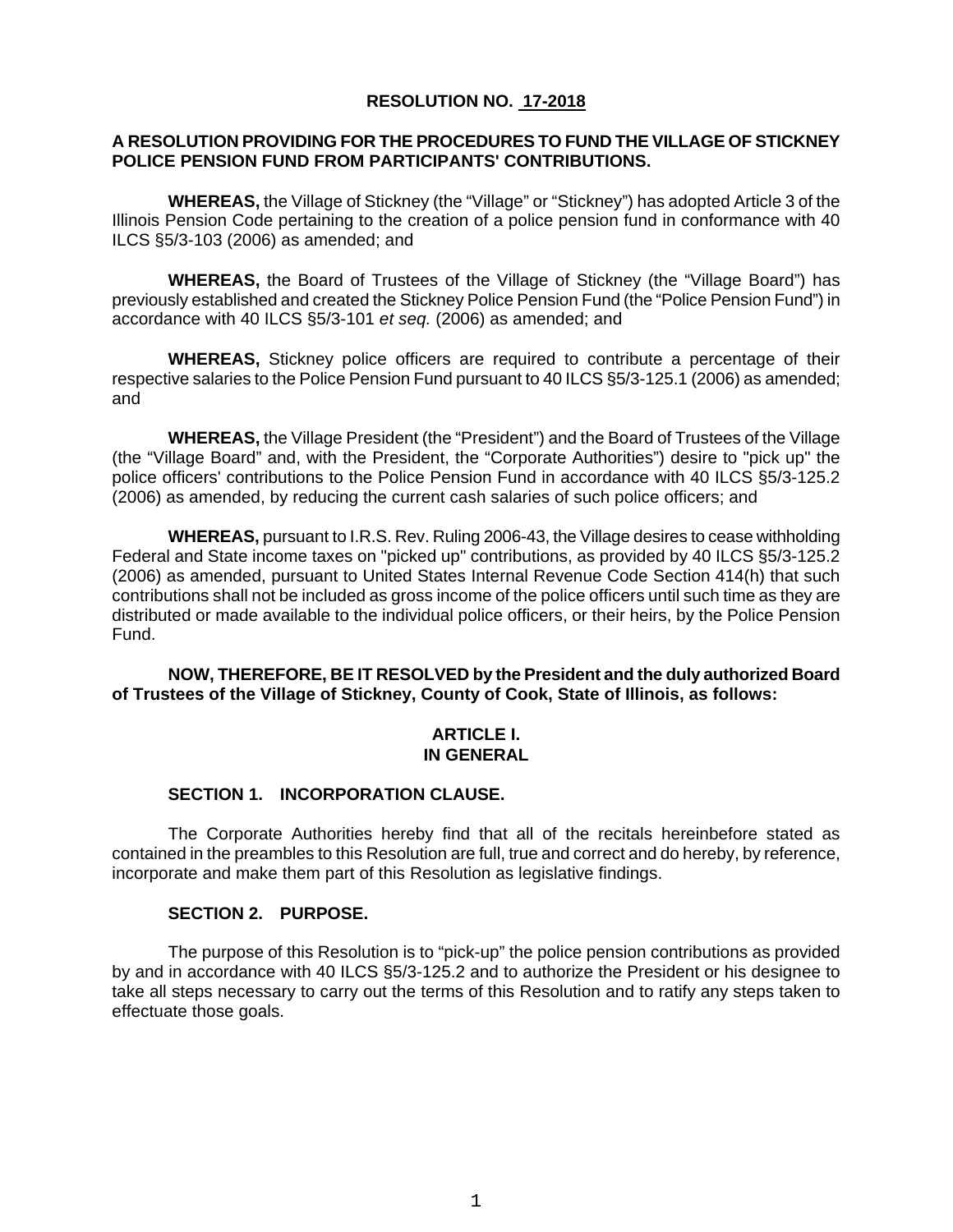### **ARTICLE II. AUTHORIZATION TO "PICK UP" POLICE PENSION CONTRIBUTIONS AS PROVIDED FOR BY 40 ILCS §5/3-125.2**

# **SECTION 3. AUTHORIZATION.**

The Village Board hereby elects and declares its intention to "pick-up" police officer pension contributions. Pursuant to pursuant to I.R.S. Rev. Ruling 2006-43, United States Internal Revenue Code Section 414(h), and 40 ILCS §5/3-125.2 such contributions shall not be included as gross income of the police officers until such time as they are distributed or made available:

- 1. The Village shall "pick up" police officers' contributions to the Police Pension Fund in accordance with 40 ILCS §5/3-125.2 (2006) as amended;
- 2. The contributions, although designated as employee contributions, are being paid directly by the Village in lieu of contributions by the employee;
- 3. Police officers' current cash salaries shall be reduced by an amount equal to the amount "picked up" by the Village;
- 4. The Village shall not withhold Federal and State income taxes on the "picked up" contributions; and
- 5. Police officers will not be given the option to receive cash directly in lieu of contributions.
- 6. Such contributions shall not be included as gross income of police officers until such time as they are distributed or made available.

The Village Board further authorizes and directs the President or his designee to execute any and all additional documentation, with such insertions, omissions and changes as shall be approved by the President and the Attorney, that may be necessary to carry out the intent of this Resolution. The Village Clerk is hereby authorized and directed to attest to and countersign any documentation as may be necessary to carry out and effectuate the purpose of this Resolution. The Village Clerk is also authorized and directed to affix the Seal of the Village to such documentation as is deemed necessary. The Village Clerk or a designee of the same is further directed and authorized to publish this Resolution, at the first opportunity after its passage, in a newspaper published and of general circulation in the Village.

# **ARTICLE III. HEADINGS, SAVINGS CLAUSES, PUBLICATION, EFFECTIVE DATE**

# **SECTION 4. HEADINGS.**

The headings of the articles, sections, paragraphs and subparagraphs of this Resolution are inserted solely for the convenience of reference and form no substantive part of this Resolution nor should they be used in any interpretation or construction of any substantive provision of this Resolution.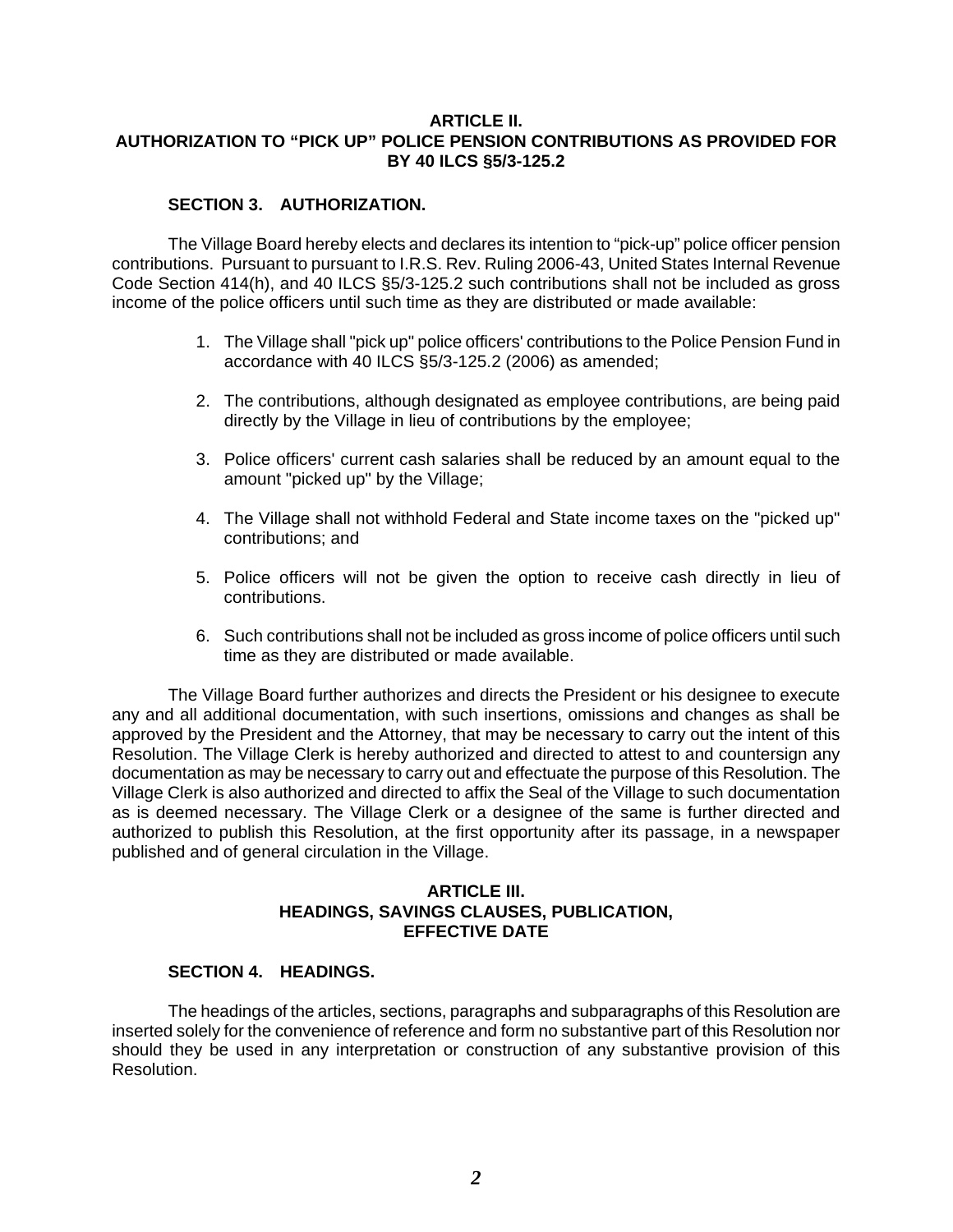### **SECTION 5. SEVERABILITY.**

The provisions of this Resolution are hereby declared to be severable and should any provision of this Resolution be determined to be in conflict with any law, statute or regulation by a court of competent jurisdiction, said provision shall be excluded and deemed inoperative, unenforceable and as though not provided for herein, and all other provisions shall remain unaffected, unimpaired, valid and in full force and effect.

### **SECTION 6. SUPERSEDER.**

All code provisions, resolutions, ordinances, rules and orders, or parts thereof, in conflict herewith are, to the extent of such conflict, hereby superseded.

### **SECTION 7. PUBLICATION.**

A full, true and complete copy of this Resolution shall be published in pamphlet form or in a newspaper published and of general circulation within the Village as provided by the Illinois Municipal Code, as amended.

### **SECTION 8. EFFECTIVE DATE.**

This Resolution shall be effective and in full force immediately upon passage and approval.

# **(REMAINDER OF THIS PAGE INTENTIONALLY LEFT BLANK)**